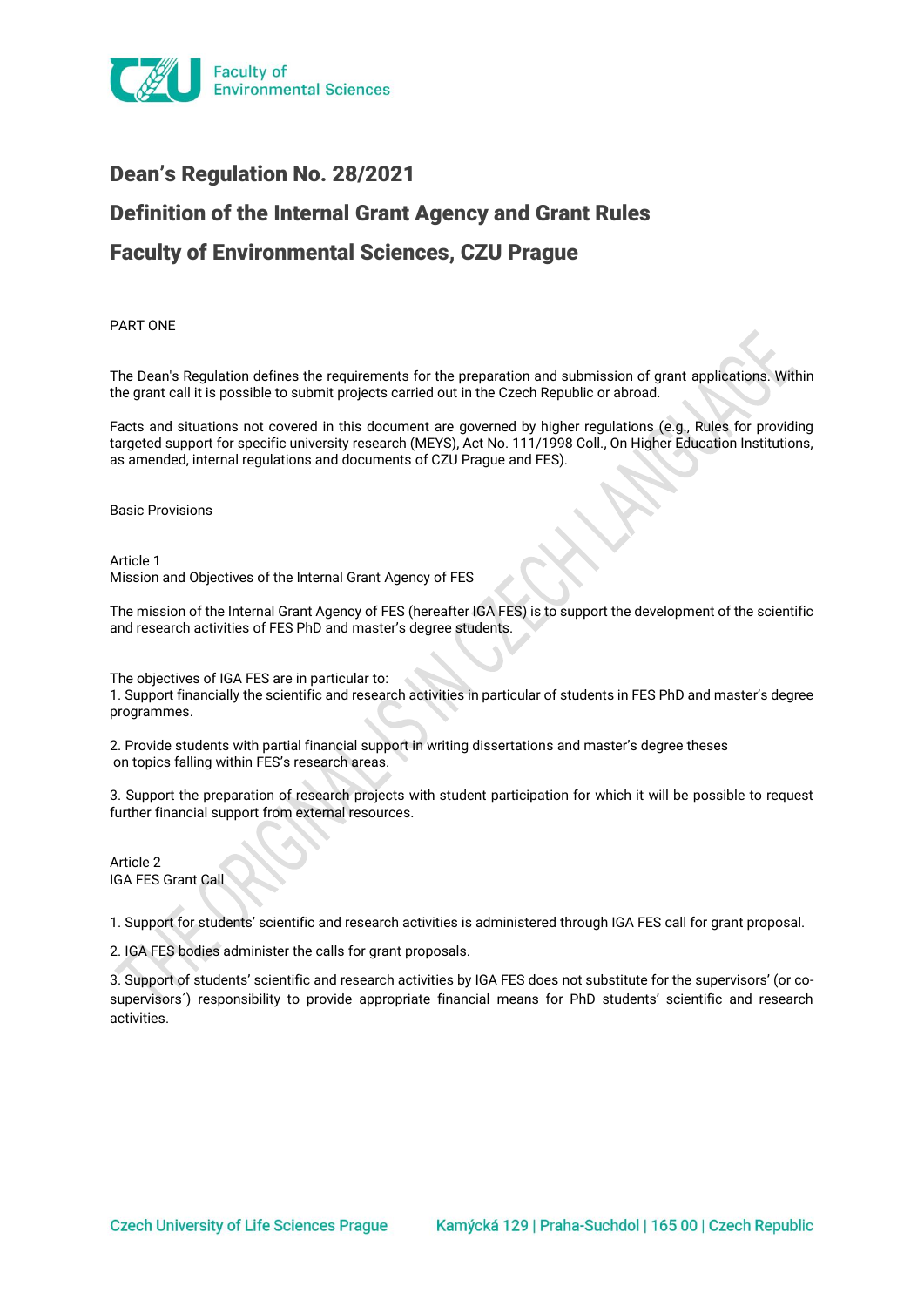PART TWO Composition and Function of IGA FES Bodies

Article 3 IGA FES Bodies

IGA FES bodies comprise the following:

1. FES Vice Dean for Science and Research (hereafter the Vice Dean for S&R).

2. IGA FES Commission of FES.

3. Chairperson of the IGA FES Commission.

4. Secretary of the Dean's Office of FES.

5. FES Academic Senate (hereafter FES AS).

Article 4 Vice Dean for S&R

1. The Vice Dean proposes to the Dean of FES the composition of the IGA FES Commission and its Chairperson.

2. The Vice Dean consults on IGA FES matters with the Chairperson of the IGA FES Commission when necessary.

3. The Vice Dean may participate in IGA FES Commission meetings.

4. In cooperation with the Chairperson of the IGA FES Commission, the Vice Dean formulates and submits changes in the IGA FES.

Article 5 Chairperson of the IGA FES Commission

1. At the suggestion of the Vice Dean for S&R, the Dean of FES names and recalls the Chairperson from among the members of the IGA FES Commission.

2. The Chairperson represents the grant agency and acts in its name in all matters.

3. The Chairperson submits the Report on Grant Agency Activities and Grant Proposal Progress to FES Administration and to the FES Academic Senate.

4. The Chairperson regularly informs the Vice Dean for S&R on the work of the IGA FES Commission.

Article 6 Secretary of the Dean's Office

1. The Secretary of the Dean's Office suggests to FES Administration the amount of funds to be targeted for support of specific university research through IGA FES.

2. The Secretary of the Dean's Office contributes to grant proposal decisions, especially in preparation of documents specifying the implementation of particular calls.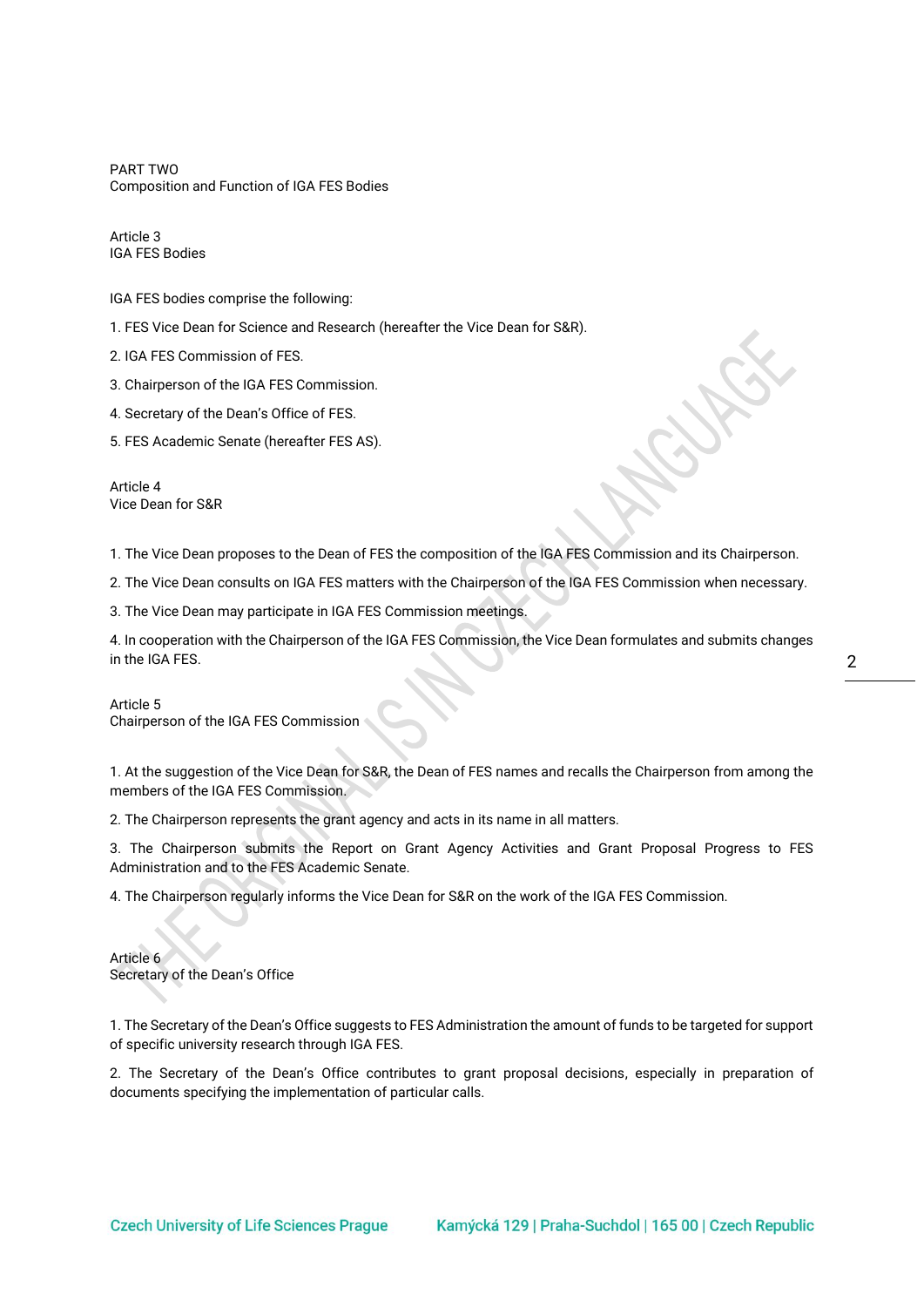Article 7 FES AS

FES AS is a controlling body of IGA FES which:

- 1. Approves the IGA FES Statutes.
- 2. Approves the amount of financial support for IGA FES proposed by FES Administration.
- 3. Provides counsel on the Report on Funds Distribution and Grant Proposal Progress.

Article 8 Membership in the IGA FES Commission

1. At the suggestion of the Vice Dean for S&R, the Dean of FES names and recalls members of the IGA FES Commission.

2. The IGA FES Commission consists of representatives from FES departments. Each department is represented by one member.

3. Membership in the IGA FES Commission is incompatible with the function of Dean, Vice Dean, or Secretary of the Dean's Office.

4. The term of office for membership in the IGA FES Commission is four years.

5. Membership in the IGA FES Commission terminates with:

- a. The end of the term of office.
- b. Recall of a member of the IGA FES Commission.

c. A written request to terminate membership submitted by a member of the IGA FES Commission to the Vice Dean for S&R.

Article 9

IGA FES Commission Tasks and Activities

The IGA FES Commission in particular:

1. Prepares and announces calls for grant proposal.

2. Suggests to the Dean of FES and the Vice Dean for S&R the allocation of grants according to the results of the peer review.

3. Ensures publishing the outcomes of calls for grant proposals and evaluation of results from project implementation.

4. Evaluates the final reports of the financed projects.

5. Proposes to the Dean the application of a penalty for unfulfilled project outputs.

## Article 10 IGA FES Commission Session Rules

1. A quorum of the IGA FES Commission is constituted if a majority of the members is present.

2. In case of a tie in voting, the Chairperson casts the deciding vote.

3. Online voting is also considered valid.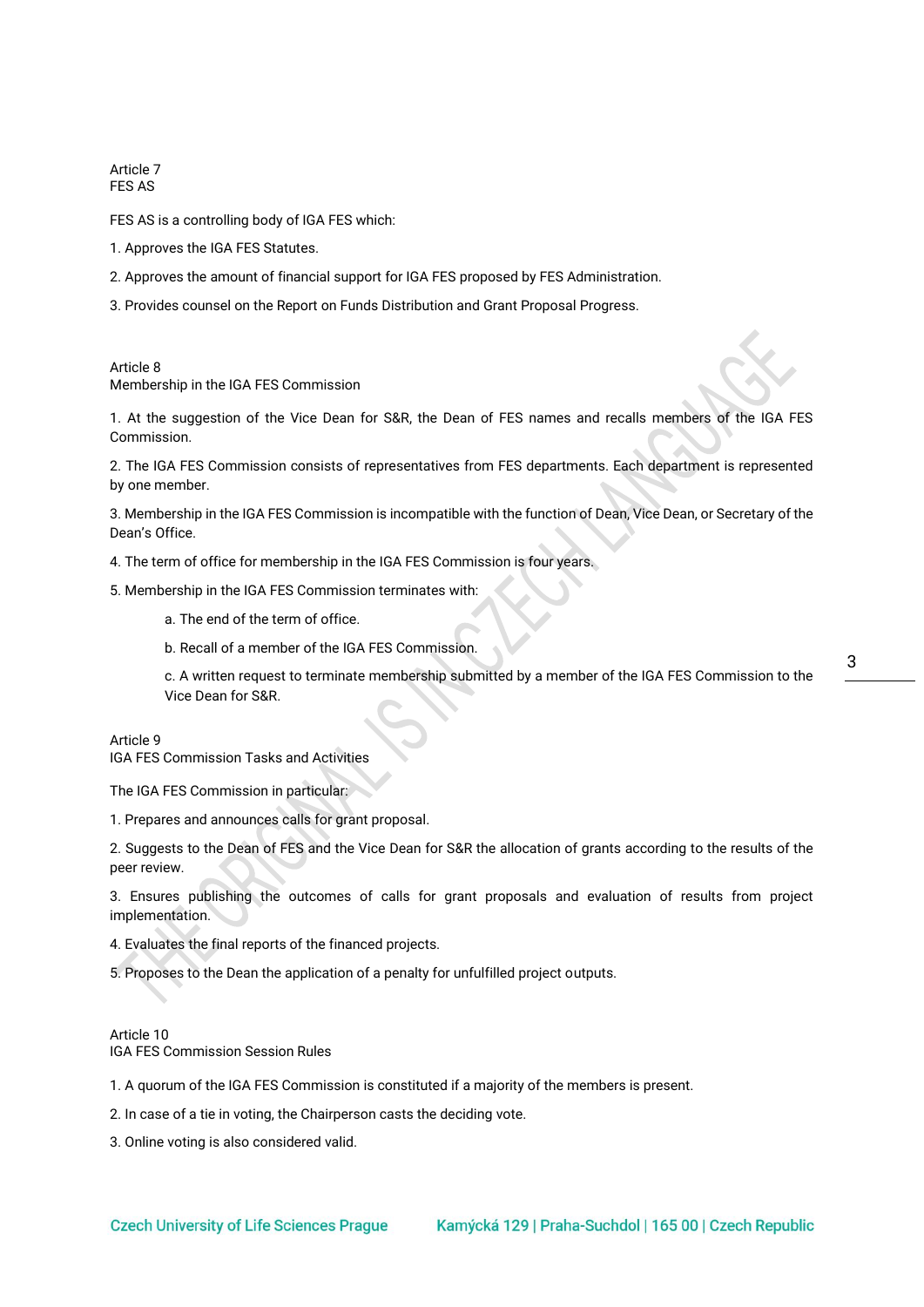PART THREE IGA Calls for Grant Proposals

Article 11 IGA Project Investigators

1. Students in FES PhD study programmes and FES academic employees can be IGA grant proposers and therefore project investigators in the financed projects. Academic staff must meet the following criteria: age under 35 years, initiated the PhD study or a successful PhD defence no later than 3 years before the announcement of the grant call.

2. The remaining members of an investigator team may be comprised of academic, scientific, and research employees and students of FES PhD and master's degree study programmes. If the project includes the use of the FES laboratories, the relevant laboratory worker (researcher) may be part of the team.

3. In the case of a student project whose main investigator is a PhD student, the supervisor is always a member of the research team.

4. The number of students in an investigating team must be the same as or higher than the number of the remaining members of the investigating team.

5. Students in master's degree study programmes can join a project as co-investigators only in the extent of investigating their master's degree theses. A student documents the topic of the master's degree thesis by attaching a copy of its assignment to the grant proposal.

6. Students may be investigators in a student project only for the regular duration of their studies.

7. A student can be included within a call for grant proposals as researcher or member of the research team in only a single grant application. A supervisor or a consultant (so-called supervisor - specialist) of a PhD student can be a member of the research team in the projects of all his / her PhD students. Analogous exception is also valid for employees primarily responsible for running the FES's laboratories. These are laboratory heads and technicians who can be part of a research team for several projects.

Article 12

Submitter's Obligations and Project Supervisor's Role

1. Applicant who is submitting grant proposal as a main researcher is called "submitter". Submitter is obliged to fulfil all requirements set by legislation, IGA Statutes, this document, and internal regulations of FES and CZU Prague. The following points highlight the main duties:

- The grant proposal must honour the generally accepted ethics of scientific work.
- The submitter is required to know and enlist all authorizations and permissions<sup>1</sup> which may be necessary for the realization of the project in accordance with the valid legislation of the Czech Republic (and / or country where the project will be realized). Submitter has to prove acquisition of all necessary authorizations and permissions. If permission cannot be reasonably demonstrated at the moment of submission of the grant proposal, it is necessary to describe in detail whole process of its acquisition into the grant application.
- Topic of the proposal must be closely linked to the researcher´s topic of dissertation. In the case of team projects the topic must be linked with topics of all dissertations (eventually diploma theses) of all student team members. Master´s degree students must add "Diploma Thesis Assignment" as obligatory appendix to the application.

<sup>1</sup> E.g. wildlife management, hazardous substances management, UAV usage, or research in protected areas.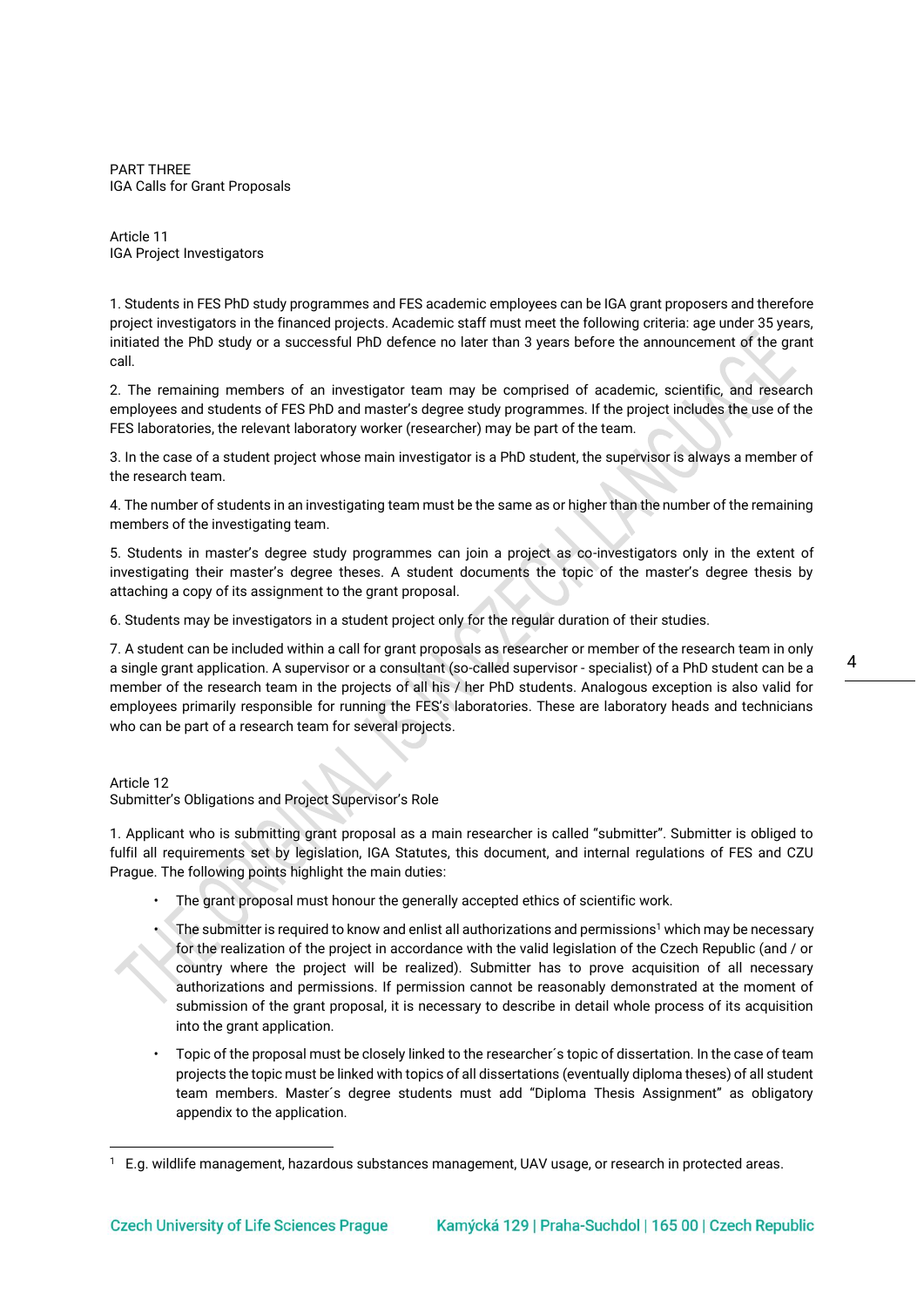- Investments can be included in the project only if they are related to the topic of the IGA project and comply with the long-term research plan of the FŽP
- Team project must be approved by all Ph.D. students' supervisors.
- Other duties of submitter may be set by the head of department.

Failure to meet any of these obligations may result in the disqualification of a grant application or in application of penalties.

1. If the main researcher is a student in a PhD study programme, his or her supervisor is always a member of the investigating team and always the project supervisor.

2. By signing the grant proposal, the project supervisor agrees with its submission.

3. If a project is financed, the project supervisor together with the head of the department guarantee successful project implementation and expedient handling of the assigned funds in accordance with the internal regulations of CZU Prague and in accordance with the detailed rules defined in each call for grant proposals.

Article 13

Implementation Period and Support Amount

1. The implementation period for IGA projects is 12 to 24 months. Recommendations on the choice of the length of the submitted project and recommended combination of two projects during PhD study are given by the Methodical Guidelines for Completing Grant Applications. The grant is usually used from May 1.

2. The maximum amount of support for one project per calendar year is CZK 700 000. This is the maximum possible request, which is expected to be achieved mostly by team projects. The financial support allocated for a given year cannot be transferred to the next year of the ongoing project. It is recommended not to submit higher financial demands for the second year of the project. If a higher budget for the second year of the project is necessary, this must be justified.

3. Continuation of two-year projects is not claimable, and it is conditional upon (i) availability of funds for specific research in the institutional budget (ii) permission of the head of the department and permission of IGA Commission, based on inspection of responsible approach to research and budget. Permission of the head of the department is submitted to IGA Commission Chairperson in written form in the period of IR submission (end of January). Checks of projects on the departmental level follow instructions of the head of department. The head of department or project supervisor may ask the main researcher to recapitulate the current situation of the project at any time. In the case of reasonable doubt about the efficiency or performance they may submit a proposal to temporary suspend or lower scholarships or a proposal to terminate the project. The abovementioned proposals are submitted to the IGA Commission.

4. The proportion of personnel costs or expenses (including scholarships) associated with the participation of PhD or master's students as researchers or other members of the research team in the project in the total personnel costs or expenses (including scholarships) borne by eligible student project costs must amount to more than 75%. The remuneration of employees (less than 25%) also includes mandatory contributions (social and health insurance).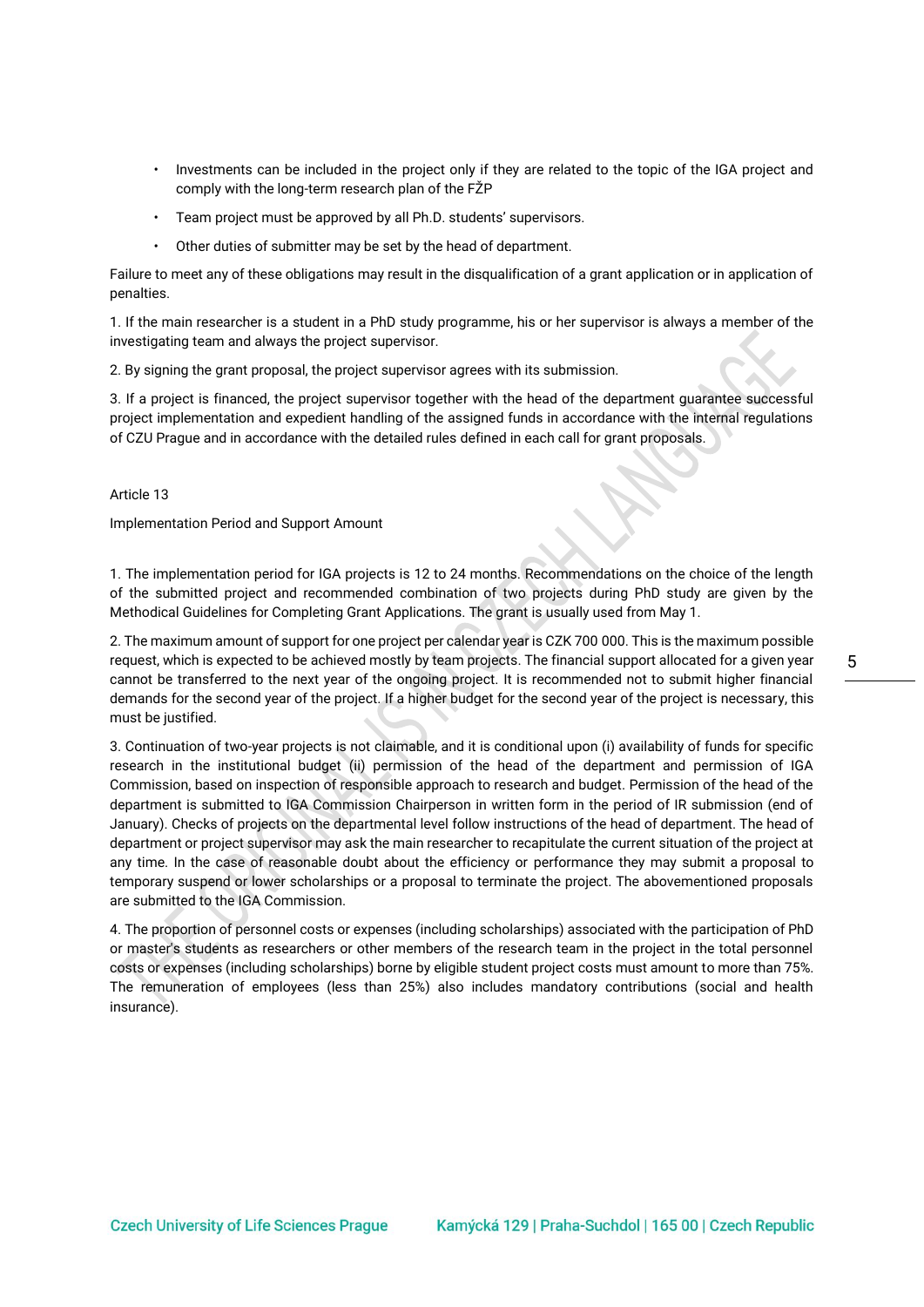Article 14 Use of Support and Budget Inspection

1. The total funds allocated to IGA FZP projects in a given year will first be reduced by claims arising from previous IGA FZP grant calls.

2. The funds allocated by IGA FES should be used for the researchers' scientific and research work in particular. The responsibility for the use of funding falls primarily on the main researcher, then on the project supervisor and on the persons appointed according to the relevant internal regulations of the CZU Prague. The proposed amount of budget items must be respected, transfers not exceeding CZK 5 000 or 20% of the item are allowed, i.e. the amount in the source or target item must not change by more than 20% or by more than CZK 5 000. (At least one of these conditions must apply). For fixed assets, the budget cannot be increased, and funds cannot be transferred between investment and non-investment funds. Authorizations for major transfers should be made in writing to the IGA Commission by September 30 of the given year at the latest. In the application, it is necessary to state the initial status, the required status and the justification (to be sent by email to the IGA Commission Chair).

3. The using of all allocated funds must be tied to the participation of students in PhD or master's degree study programmes as investigators or co-investigators of the projects.

4. Allocated funds can be used from the date of allocation until the end of October. Using of funds outside the specified period is possible under specific agreements of supervisor with the Secretary of Dean´s Office.

*Note: In the case of two-year projects, it is allowed to submit a proposal for changes to the next year of the project, this proposal must be a part of the interim report. The proposal for changes contains changes to the budget and team members for next year. Raising of budget is not possible, financial support can be the same or lower than in the original proposal for relevant year. Change of internal structure of a budget reflects changes in the research team (e.g., PhD student who graduated is replaced by a new student). Proposals for changes have to follow requirements set by other rules about the maximum number of scholars and maximum salary costs.* 

5. The Inspection day is scheduled for June 30 of each year of duration of the project. Using of funds from the budget is checked by the relevant department by the date of the Inspection day. Seminars may be part of the Inspection Day if department considers that as appropriate; within such a seminar project participants summarize the state of their project and using of allocated funds. If the state of the project is not justified or there is a discrepancy (higher than 10%, overusing is possible) in the level of the real using and the level specified in the project proposal, then the head of department (or in accordance with the project supervisor´s suggestion) may notify the IGA Commission Chair and request the initiation of an IGA Commission meeting. The meeting may result in a proposal for reduction of scholarships.

Article 15

Minimum required outcomes, Project Completion Audit, and Penalties

1. The investigators must submit an Interim and a Final Report on Project Implementation containing in particular the outputs achieved and a management report.

2. The object of the Final Report's peer review is primarily to inspect the fulfilment of the project outputs defined in the project proposal and to audit the management of the allocated funds. The minimum required outcomes are determined according to the volume of allocated funds as follows: One-year (or two-year) projects up to the total budget of CZK 300,000 including at least one publication in Q2 according to AIS. One-year (or two-year) projects over CZK 300 000 at least one publication in Q1 according to AIS (or two publications in Q2 according to AIS). If the project budget includes fees for open access journals, the publications must be published in Q1 (according to AIS), even if the project budget is lower than CZK 300 000.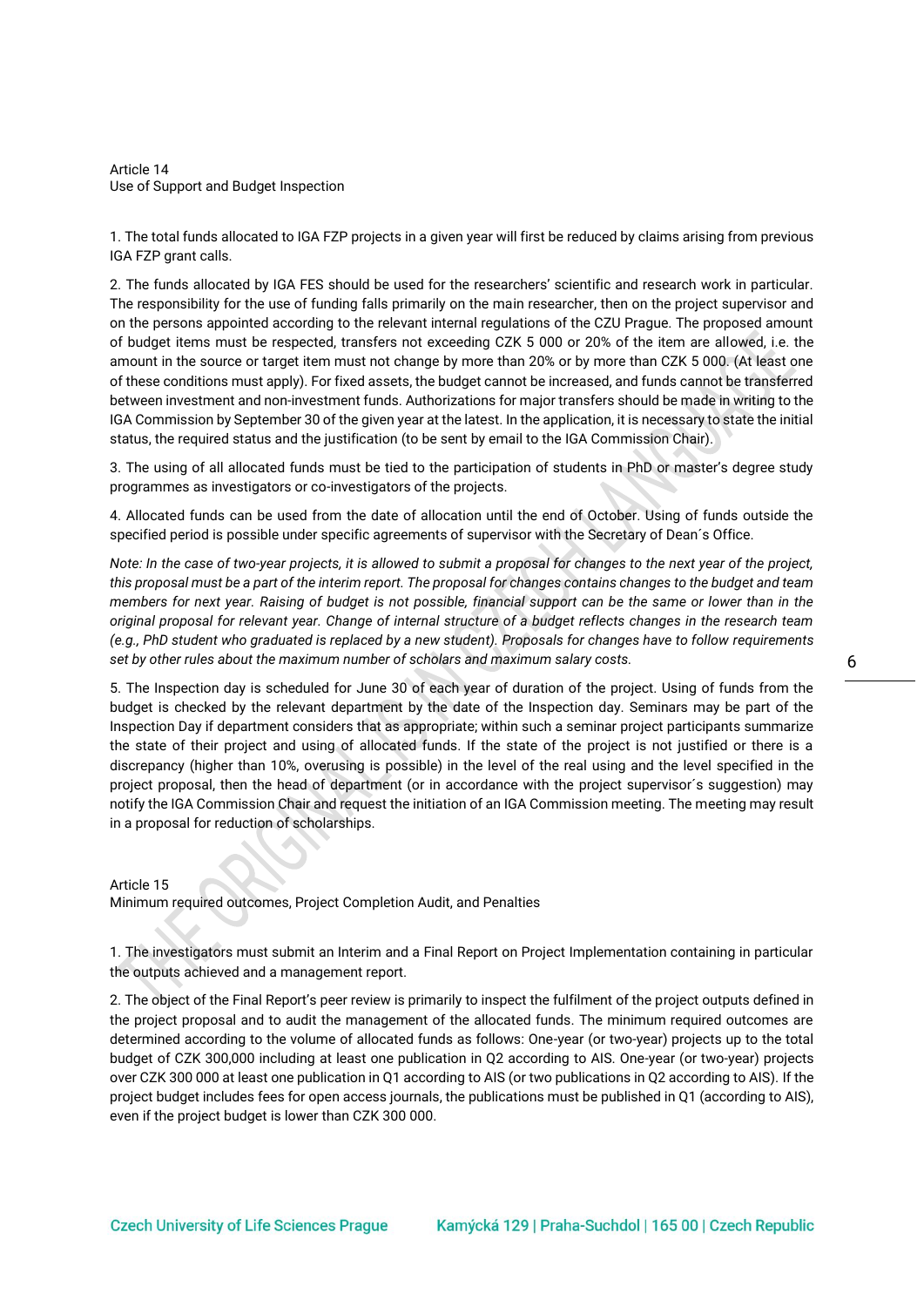3. Each publication must be dedicated to the given IGA FES project and affiliated to the FES according to the valid Dean's Regulation. Outputs that do not meet this requirement will not be recognized as a project output.

4. Publications are considered only if the author or co-author of the publication is a student project researcher. Publications for the given year of project implementation must be fulfilled at the latest according to the obligatory schedule specified in Annex 1 Calendar of Obligations of the Grant Call. In justified cases, e.g. if the review procedure for the submitted manuscript lasts more than half a year<sup>2</sup>, the main researcher of the project may ask in writing to postpone the evaluation date. Similarly, if an article is being prepared for a high-quality magazine (e.g. a magazine falling under D1 according to AIS), the main researcher may request a postponement of the publication deadline compared to the mandatory one. These cases will be dealt with individually by the IGA FES Commission and the Vice-Dean for S&R.

5. The Dean may, at the suggestion of the IGA FES Commission, impose a penalty for not fulfilling the project outputs or not maintaining financial discipline. The sanctions are imposed on the researcher's department and can reach up to 40% of the allocated funds per year under evaluation and the project is not funded for the next year.

Article 16 Deadline, form of submission and evaluation of grant applications

1. Applications must be submitted online and in printed form. Online applications must be submitted through the porta[l http://iga.fzp.czu.cz](http://iga.fzp.czu.cz/) under IGA 2022 call. An identical printed copy shall be handed over to the Science and Research Office of FES. This hard copy must bear the original signatures of all researchers. If the main researcher is a PhD student, the signature of the project supervisor is essential for the hard copy. Deadline for online application submission: Tuesday, February 9, 2021, 23:59. Submitting of hard copy handed to Science and Research Office of FES to Ing. Eva Soulková, Door No. Z 235 (including all signatures): Wednesday, February 9, 2022, 15:00. Applications submitted late or incomplete will not be included into this call.

Attention: Printed copy has to include all appendices. Appendices have to be printed separately since the function "print application" ("Tisk žádosti") does not print them.

 $2<sup>2</sup>$  For this purpose, the ongoing review procedure includes all activities of the author leading to a quality publication (repeated submission, processed revision etc.). The manuscript is also considered as "under review" even when it was rejected in one quality journal and it is improved for submission to another one. It is necessary to describe such a situation in detail.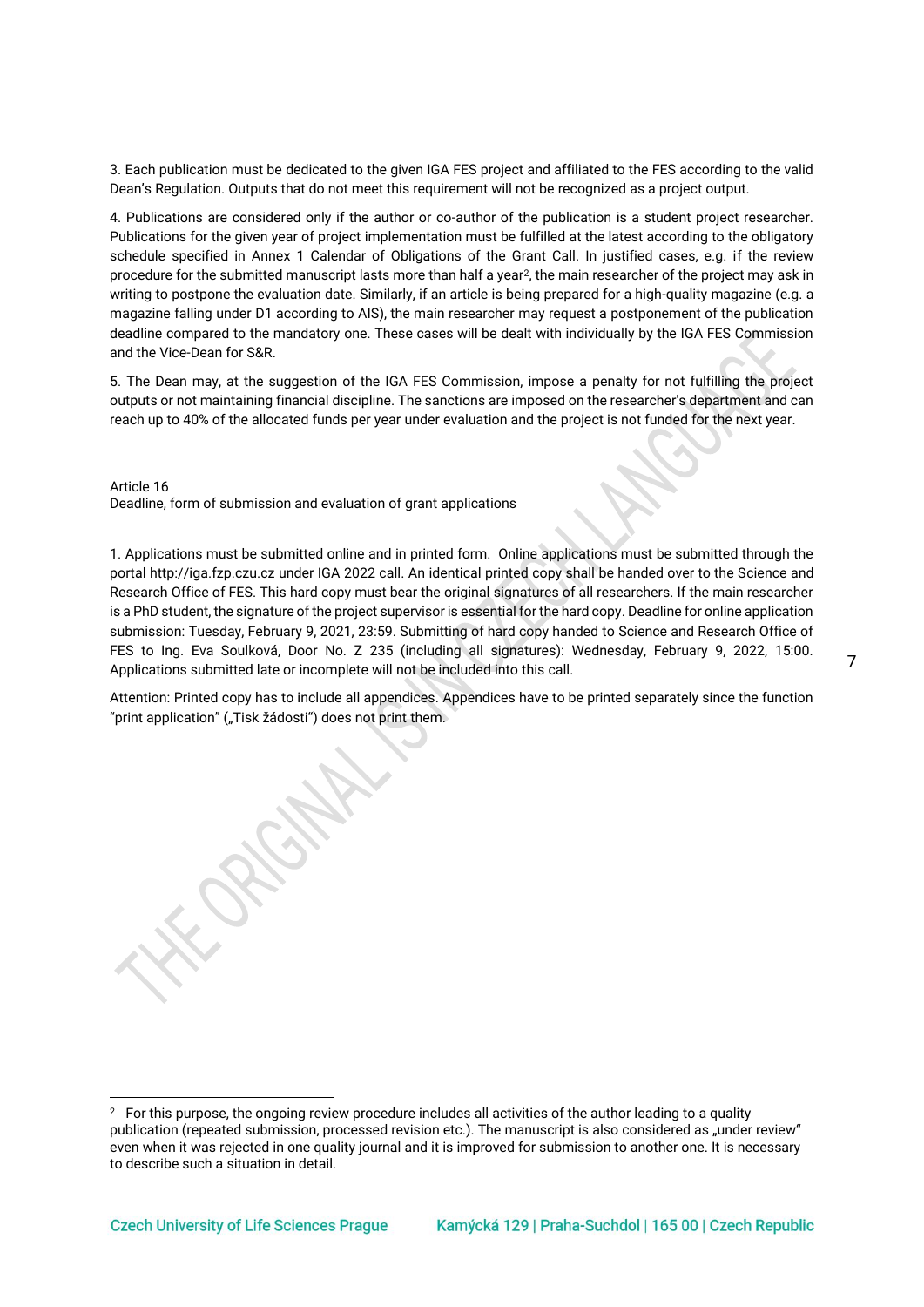2. Grant proposals are evaluated by at least one reviewer. The reviewer must not be part of the team and must not participate in the preparation of the project. The reviewer may ask an additional expert in the relevant field to write an expert opinion as means to guarantee academic objectivity. This opinion is then included in the reviewer's consideration. Quality of the proposal is expressed by point score and through a written evaluation. The criteria for reviewing are mainly:

- Formal appearance of the application
- Relevance of the project and researcher's (team's) theoretical knowledge
- Methodology and project schedule
- Expected outcomes
- Budget and its justification
- Actual academic results/outcomes of researcher (or team) Accomplishment of previous IGA projects, publication activities, fulfilment of other study obligations, etc.

3. Based on the reviewer's opinion and available funds, the IGA Commission will decide on the full financing of the project, financing with a reduced budget, or not-financing. If the project is financed with a reduced budget, the researcher is obliged to submit a decreased budget for approval to the IGA Commission (in the form of a budget change request) before the project starts, but no later than three weeks after the project is awarded.

This regulation becomes valid and effective by it's approval by the FZP Academic Senate.

8

prof. RNDr. Vladimír Bejček, CSc. Dean of FES CZU Prague